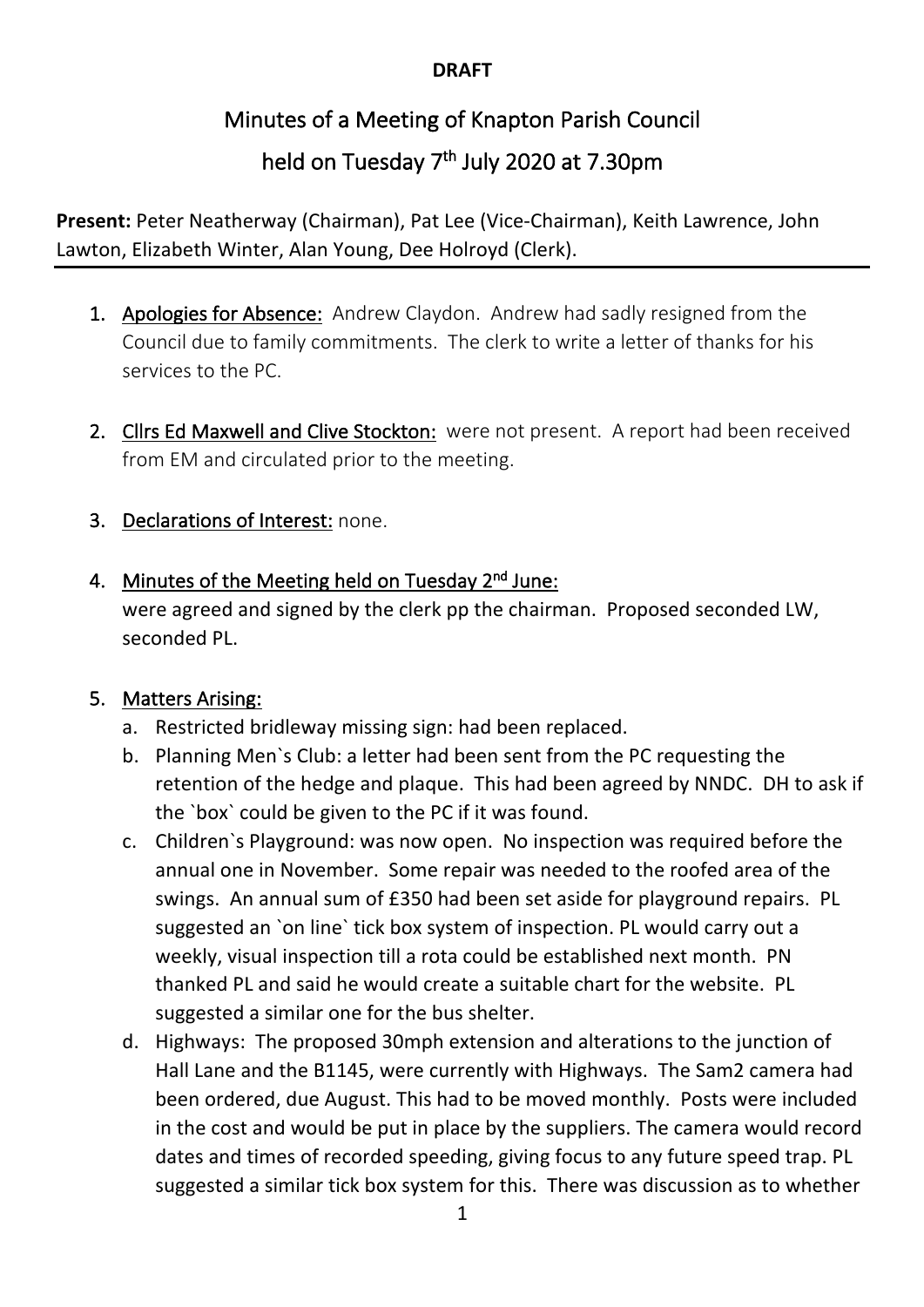fore warning of new positioning was appropriate. It was not believed to be a problem. A private website area, available on request, or one with restricted access could be used. LW asked how many batteries and who would be responsible for changing and charging the batteries and moving the camera. To be decided at the next meeting.

e. Churchyard clearing: Ben Lawrence had done a very good job of strimming the churchyard. It would need to be done again in October. KL was concerned that this was a long time commitment. PL suggested petrol money reimbursement for volunteers. Part of the churchyard was a wild life area, and uncut. The front part was mowed but LW said the PPC could not afford to cut the whole area now that Community Services was no longer available.

#### 6. Parish Councillor`s Reports:

- a. PL the allotments were all let with a waiting list of four. New residents from Wild`s Way might add to this. Splitting of some of the longer plots would provide extra. Georgina Neatherway was now secretary and Dianne Manley remained as treasurer.
- b. AY asked about annual cost of renting. After discussion the feeling was that the allotments formed such an important part of the village, they should be cost neutral. Deposits not returned could cover the overheads such as keeping the surrounding areas tidy and delivery of manure. PL confirmed that the land, if not needed for allotments, would be returned to the ownership of the church.
- c. The Victory Housing Trust had been very apologetic about the parking of the lorry on the B1145 and had taken care this was not repeated.
- d. PL suggested the car park could be re-opened during work on School Close road by VHT. There was concern that this could be abused by some residents. An alternative could be parking at MADRA. It was decided to open the car park and keep an eye on it.
- e. JL: no further calls for the Angels had been received. LW had done over 200 deliveries and some were ongoing.
- f. KL: had not been able to progress his plan to get more people involved in village life, due to Covid 19 but it remained in place. It was agreed that Face Book and Next Door, both in place, could help. Dog walkers tended to meet and chat. The Village Walk had been a success as were some village hall functions.
- g. PN suggested councillors should e-mail any ideas to him for discussion at the next meeting. PL asked whether the fete was going ahead. AY did not have any plan for the fete this year. PN suggested that, Covid 19 willing, a Knapton Together day could be arranged at quite short notice that would involve the whole village, subject to the trustees of MADRA completing the lease.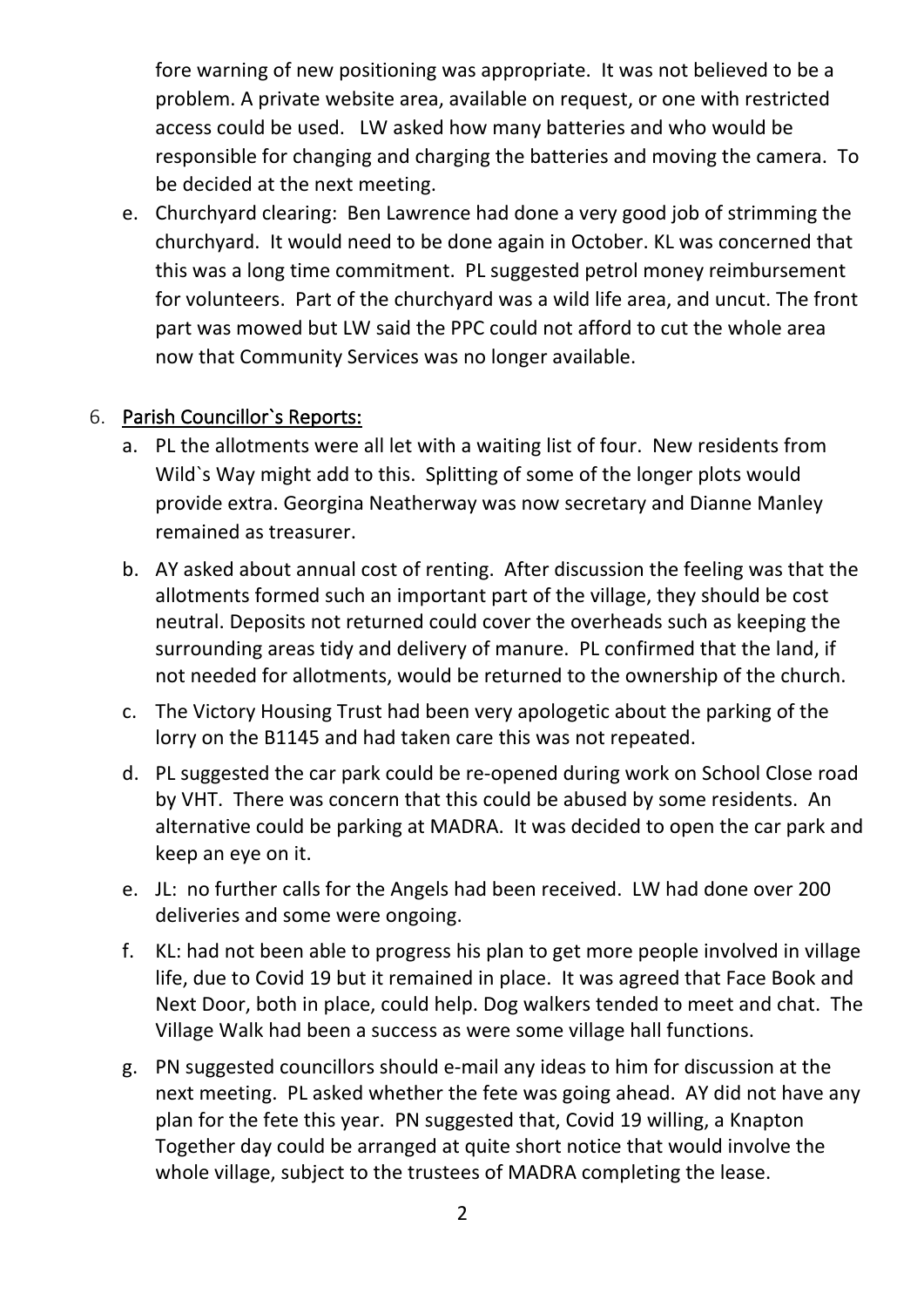- h. LW had nothing more to add.
- i. AY had found the Mundesley end of the path Knapton to Mundesley had not been cut. PL said it had been strimmed but the crop had been planted up to the bank. He pointed out that the path was of no benefit to the landowners. PN had drafted a letter to the landowners asking them to consider allowing the council to convert the path to a Trod, with the aid of NNDC funding. DH to provide an address for Chris Payne.
- 7. Financial Report: the clerk reported a current credit balance of £5,117. Of this £1000 was the NALC grant. Once cheque (clerk/office June) £176.15 had been signed. ALS had received three payments of £100 to date. A third signatory was required as AC had resigned. PL agreed to become the third.
- 8. Knapton Angels update: PN said we should be prepared for a second wave of Covid 19 later in the year. LW needed to be relieved from her delivery duties. It was decided that more use could be made of Knapton residents whose offers of help had not been taken up. PL pointed out that some isolated residents needed more than just delivering to their doors. Volunteers might enjoy a doorstep chat. It was suggested the PC invest in disposable gloves and anti-bacterial hand wash. PN to source.
- 9. MADRA Lease: the final version had been signed by PL and PN. It was now with the trustees of MADRA and it was hoped would be signed shortly. Once this was done the beacon could be put in place.
- 10. Sam 2: had been covered under 5 d.

### 11. Any Other Business:

- a. Village Hall Funding: could be available to build a hall on the land on Wild`s Way offered to the PC (see below).
- b. The PC had had a meeting on the site offered by VHT to the PC. This was the piece of land left at the north east corner of Wild`s Way, which would bring with it responsibility for maintenance and the cost of cutting the hedge. After discussion as to whether or not the PC should accept the land, PN believed VHT might also offer ownership of the car park which is currently leased to the PC. AY suggested the PC could take on the cost of cutting the hedge in lieu of cutting the path to Mundesley. PL suggested lowering the height of the hedge by 2` to make it cheaper to cut. It was currently overgrown, so 2` would be a normal cut. KL had asked Steve Hammond, who had a small cutter, capable of getting on the